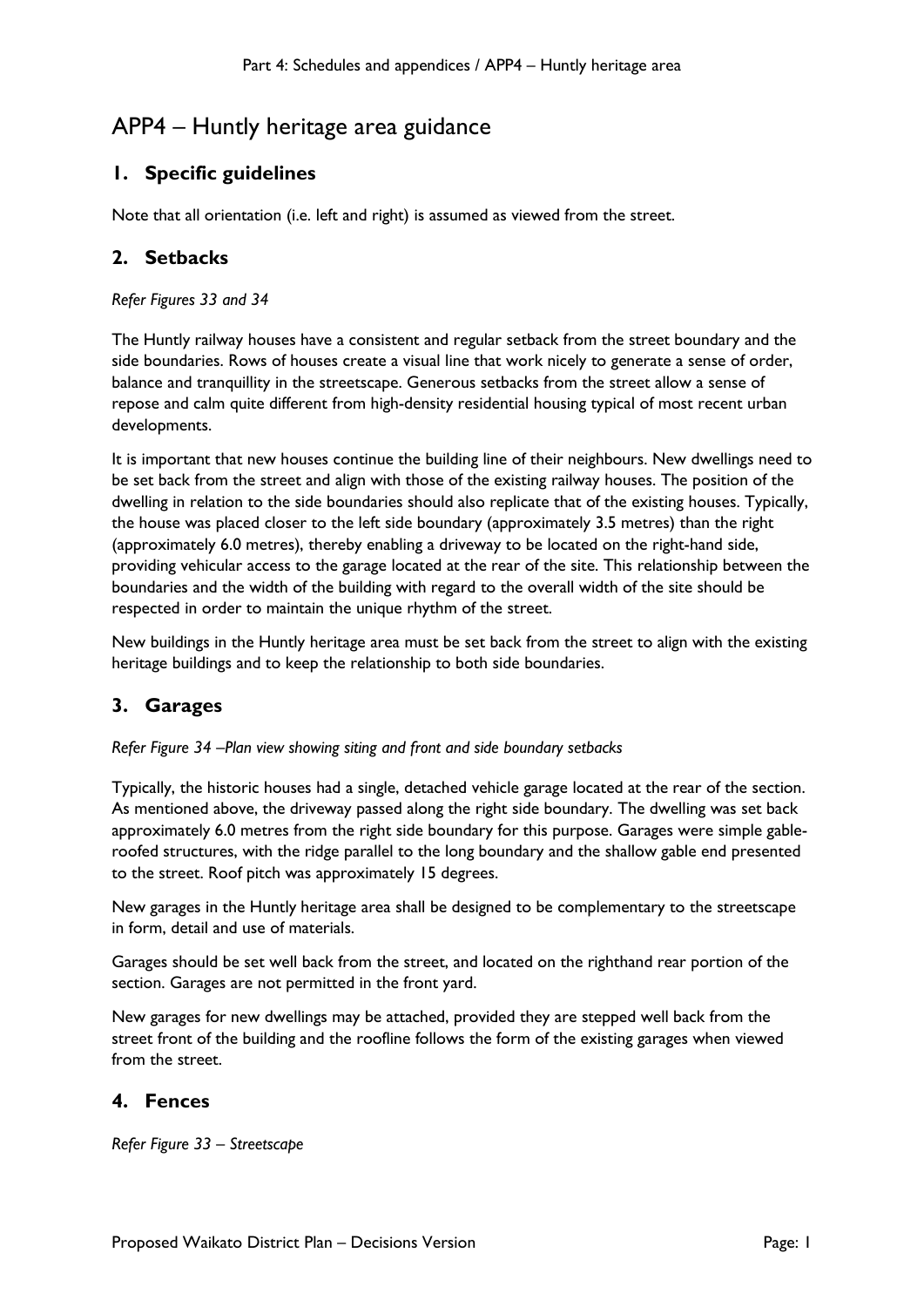The intimacy of the street depends upon the openness of the houses to the street. The original low fences are ideal for this purpose, gently defining the boundary but maintaining openness. To be able to look into and enjoy gardens along the street greatly adds to the character of the settlement. High fences are inappropriate as they break this pattern, therefore low fences are encouraged.

## **5. Height**

Fencing materials should be sympathetic to the house design and fences should be no more than 1.2metres above ground level.

*Refer Figures 33, 35, 37, 38, 39, 40 and 41* 

The railway houses are all single storey, creating a uniform scale in relation to the street.

New dwellings within the Huntly heritage area shall be single storey, although lofts within the roof spaces may be allowed where they do not penetrate the roof envelope when viewed from the street.

## **6. Roof forms**

#### *Refer Figures 35,* 37, 38, 39, 40 and 41

Roofs are typically of three basic forms – gable, hip and Dutch gable (a combination of the two). All three roof types are generally of moderate pitch (approximately 20 degrees). Eaves and verge overhangs are typically 300 millimetres. Eaves soffits are sloping, match-lined and carried on exposed rafters.

Roof lines shall follow the form of existing houses when viewed from the street.

## **7. Cladding, texture and roofing materials**

#### *Refer Figure 35 – Elevation*

Exterior wall cladding is plain bevel back timber weatherboards (approximately 180 millimetre cover). Corners are boxed with scribers to match the cladding profile. Gable ends were originally clad with asbestos cement sheets and timber battens covering the vertical joints. The roof cladding was originally standard profile short run corrugated iron sheets. Building materials used within the Huntly heritage area may differ from the heritage buildings, however the designer shall select materials that complement and enhance the character of the existing buildings. Roof cladding on new dwellings and existing heritage buildings may substitute modern long run corrugated profile colourcoated steel for the original short run iron cladding. Long run tray and trough section profiles are designed to accommodate modern shallow pitch roofs and are not acceptable as replacement claddings on heritage buildings.

## **8. Windows**

#### *Refer figures 35 and 36*

Traditional windows are generally of timber construction, however aluminium joinery may be used on windows viewed from the street, but the proportions must be in keeping with the heritage area, using details to create similar pane sizes, depth and level of detail.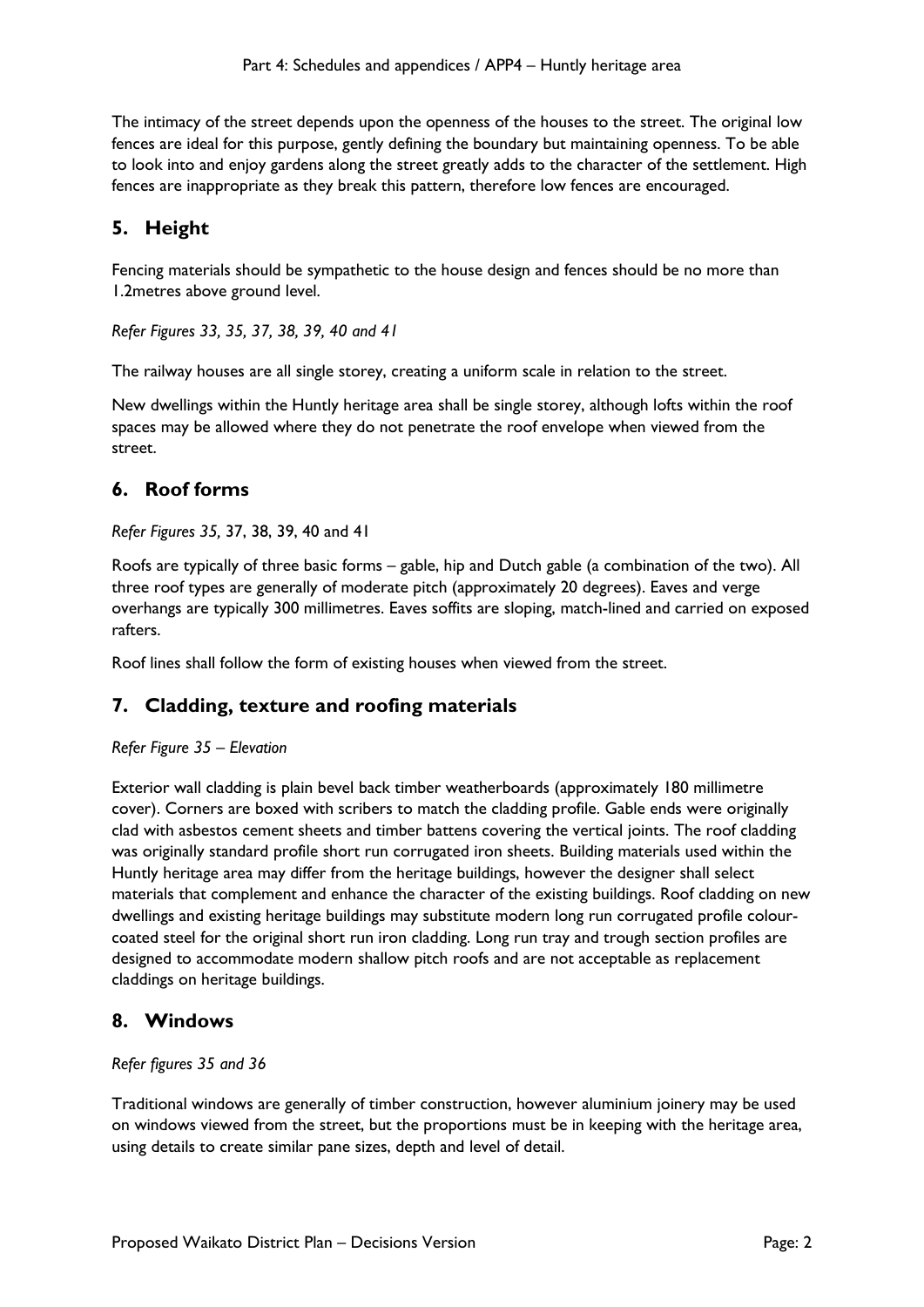Where window placement is symmetrical, this should be respected. Windows are usually taller than wide, and either stand alone on a wall surface or are grouped together. This vertical proportion should tie in with typical windows in the surrounding buildings.

Horizontal banding of windows is to be avoided. It is preferred that windows are recessed into the wall and this depth be created by appropriate choice of materials, or accentuated by surrounding trim or facings. Windows flush with the wall or curtain walling should be avoided.

Attention should be paid to the sizes and proportions of window openings and their placement, or grouping, in relation to neighbouring buildings. The window design, shape and proportion are important elements in the design of the houses. Windows typically display a strong vertical emphasis – the height being slightly over twice the width (2.1:1).

Windows in the more common cottage plan are typically double hung sashes. The upper sash in the Huntly examples is divided into 6 equal panes, while the lower sash is divided into 3 equal panes by 2 vertical glazing bars. It is worth noting that there are numerous variations in the division of windows in railway cottages throughout the country. The most basic form is a single central vertical glazing bar to both upper and lower sashes, thereby dividing the window into the classic two over two pattern. However there also exist many cottages with the upper sash of the street facing windows divided into 9 panes.

A small hood surmounts the 2 windows on the street elevation. The hood is pitched at approximately 15 degrees and constructed from a light framework of exposed under purlins and rafters supported on timber brackets. The hood is clad in corrugated profile roofing iron and extends approximately 100 millimetres beyond either side of the window facings.

Windows in the more unusual bungalow style plan comprise tall casement hung sashes, those to the street elevation being grouped in 2 pairs of 3 sashes in projecting bays symmetrically disposed on either side of the porch. The division of the sashes is quite distinctive – the upper two fifths is divided by 2 horizontal glazing bars, while the upper fifth is further divided into 2 equal panes by a single vertical glazing bar.

Windows to principal rooms are generously-proportioned, while those to service rooms at the sides and rear of the dwellings are simpler and smaller awning hung sashes, generally divided into 2 equal panes by a single horizontal glazing bar. Glazing bars are delicate and plain. All windows have broad plain timber facings (generally 125 millimetres minimum) and scribers.

## **9. Doors**

*Refer Figures 35 and 36* 

The only door visible from the street is the front door located within the porch space. The door is timber. The upper third is glazed and divided equally into 4 rectangular panes of obscure glass. The lower two thirds of the door is divided into 3 simple vertical panels. A distinctive feature of all railway cottages is the solid brass doorknob centrally placed below the glazing. Situated immediately above the door is a small rectangular obscure glazed fixed fanlight.

The front door to the bungalow-style dwelling has windows on both sides extending up to fanlight height. Unlike the simpler cottage-style fanlight, those in the bungalow plan are divided vertically and horizontally into small panes.

Traditional doors are generally of timber construction and replacement joinery should be of the same materials, or similar material where same materials are not available, on doors viewed from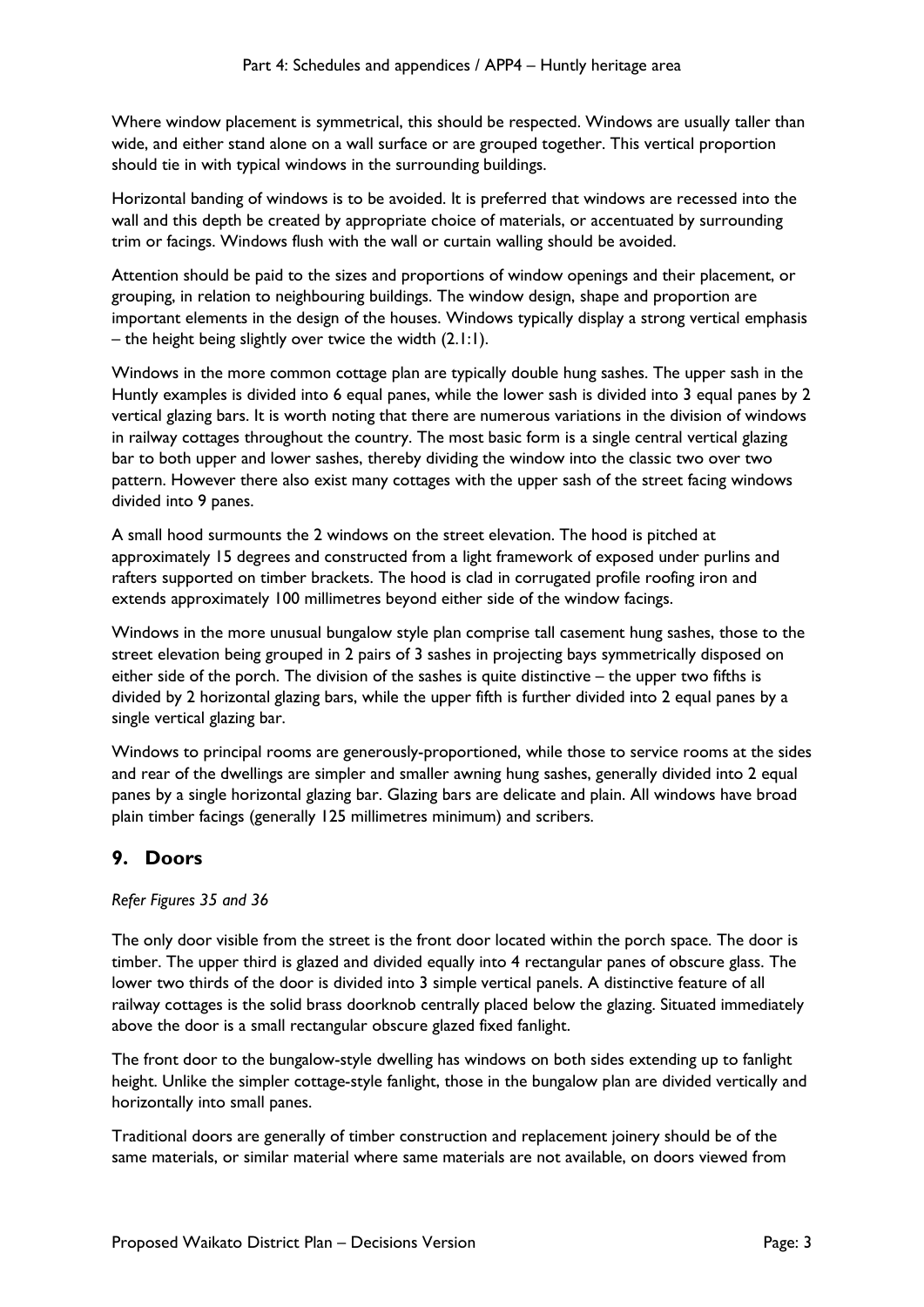the street, and the proportions must be in keeping with the heritage area, using details to create similar pane sizes, depth and level of detail.

#### **10. Front porches**

#### *Refer Figures 35, 37, 38, 39, 40 and 41*

Possibly the most distinctive feature of the railway houses is the central porch on the street elevation, gained by a short flight of 2 concrete steps. There are 4 basic porch designs for the cottagestyle plan, however the basic construction is the same. Porch roofs are supported on 2 pairs of timber posts (generally 100 millimetres x 100 millimetres). All porches are decked with tongued and grooved timber boards falling away from the junction with the dwelling in order to shed rainwater.

The 'Gothic' porch *refer Figures 37 and 38* has curved brackets cut from solid boards attached to either side of each post, thereby forming a pointed arch. A rebated handrail and foot rail run between each post, with regularly placed vertical boards forming balusters. This porch type is surmounted by either a simple monopitch roof placed directly beneath the spouting of the main roof, or a more elaborate Dutch gable which is integral with the main roof and runs out either side to form hoods for the windows beside the porch.

The 'Japanese' porch *refer Figure 39* is extremely distinctive and supports a very shallow hip roof, located immediately beneath the spouting of the main roof, and runs out either side to form hoods for the windows beside the porch. This roof is carried on prominent exposed rafters, the corners on the diagonal, with sharply shaped ends. There are two rows of bevelbacked weatherboards wrapping the porch directly below the roof and rafters, while the areas between the posts are filled with simple square trellis.

The 'Lattice' porch *refer Figure 40* has the side and front areas between the posts filled full height with a broad diagonal trellis. The trellis to the sides of the porch is further pierced by 4 diamondshaped openings set in the shape of a larger diamond. This porch type is surmounted by a simple monopitch roof placed directly beneath the spouting of the main roof.

The porch provided to the bungalow style plan *refer figure 4e* is broader and deeper than that of the cottages. A shallow arch frames the entrance, while the areas between the posts contain solid panels between the foot rail and the handrail, and again from the door head height to the eave. The area between the solid panels is filled with square trellis. Open balustrading extends a short way either side of the posts forming the porch entrance, effectively narrowing the width of the entranceway, and this terminates in a round topped post. The porch roof is a gable with vertical battens to the end and exposed rafters matching the main house to the eaves.

Regrettably, there have been some unfortunate attempts to completely enclose the porch, which has had a detrimental effect on the appearance of the individual houses concerned and, by extension, on the general streetscape. The porches are an important feature of the house design and provide a transition space between the public and the private home. Residents must be encouraged to maintain, or restore, the open porches.

## **11. Chimneys**

*Refer Figures 35, 37, 38, 39, 40 and 41*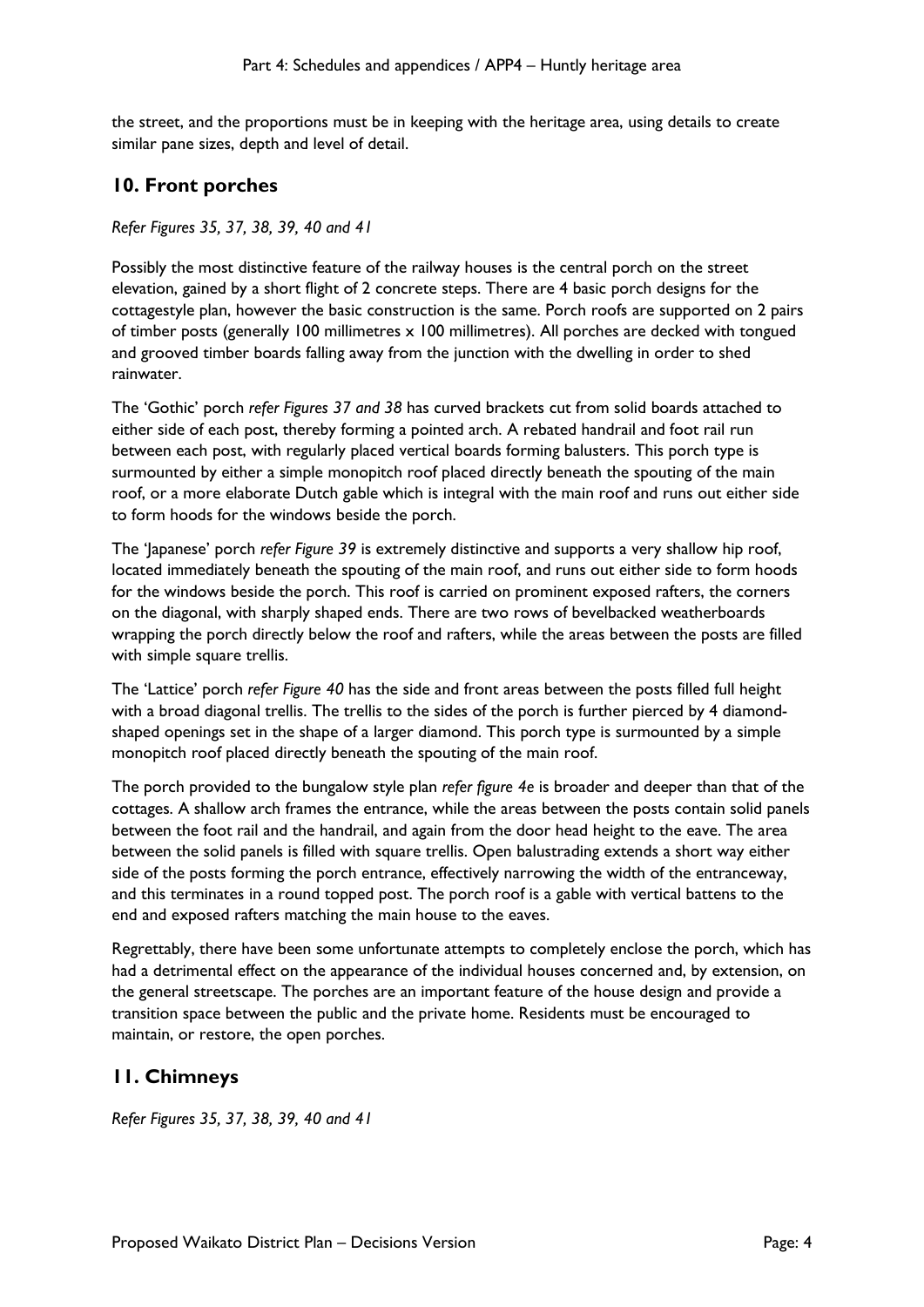A chimney is located on the right hand side of the dwelling. The chimneys are brick with a roughcast plaster rendering. They are capped with a simple brick projection and generally contain 2 flues corresponding to the 2 simple chimney pots.

## **12. Colours**

There is no reason, when choosing colours for the walls, facings and roofs of new buildings, or when repainting older buildings, not to use today's palette of colours, which is much wider than the palette available in earlier years, provided the new colours are in accord with the historic character of the houses and their streetscape. Simple combinations of discreet individual colours are particularly preferable when applied to older buildings. Stained timber finishes are acceptable, but the preference is for painted or coloured surfaces.

The range of paint colours now available is unlimited, but this was not the case in the earlier twentieth century.

Colours should be chosen from the Resene Heritage Colours chart or similar. These colours have been researched and original paint samples taken from historic buildings and duplicated today to provide some authenticity to the colour chosen.

## **13. Diagrams**

Figure 33: Streetscape showing the relationship between the street façade, fences and plantings. Of particular importance is the relationship between the houses resulting from uniform design, bulk, density and siting. Note the position of buildings in relation to the two side boundaries and the rhythm that repetition produces.



#### **Figure 33 – Streetscape**

Figure 34: Plan view showing siting and front and side boundary setbacks. New development within the Huntly heritage area must align with the existing buildings in order to preserve the overall appearance and rhythm of the streetscape. Note the position of garages at the rear, right-hand side of the site.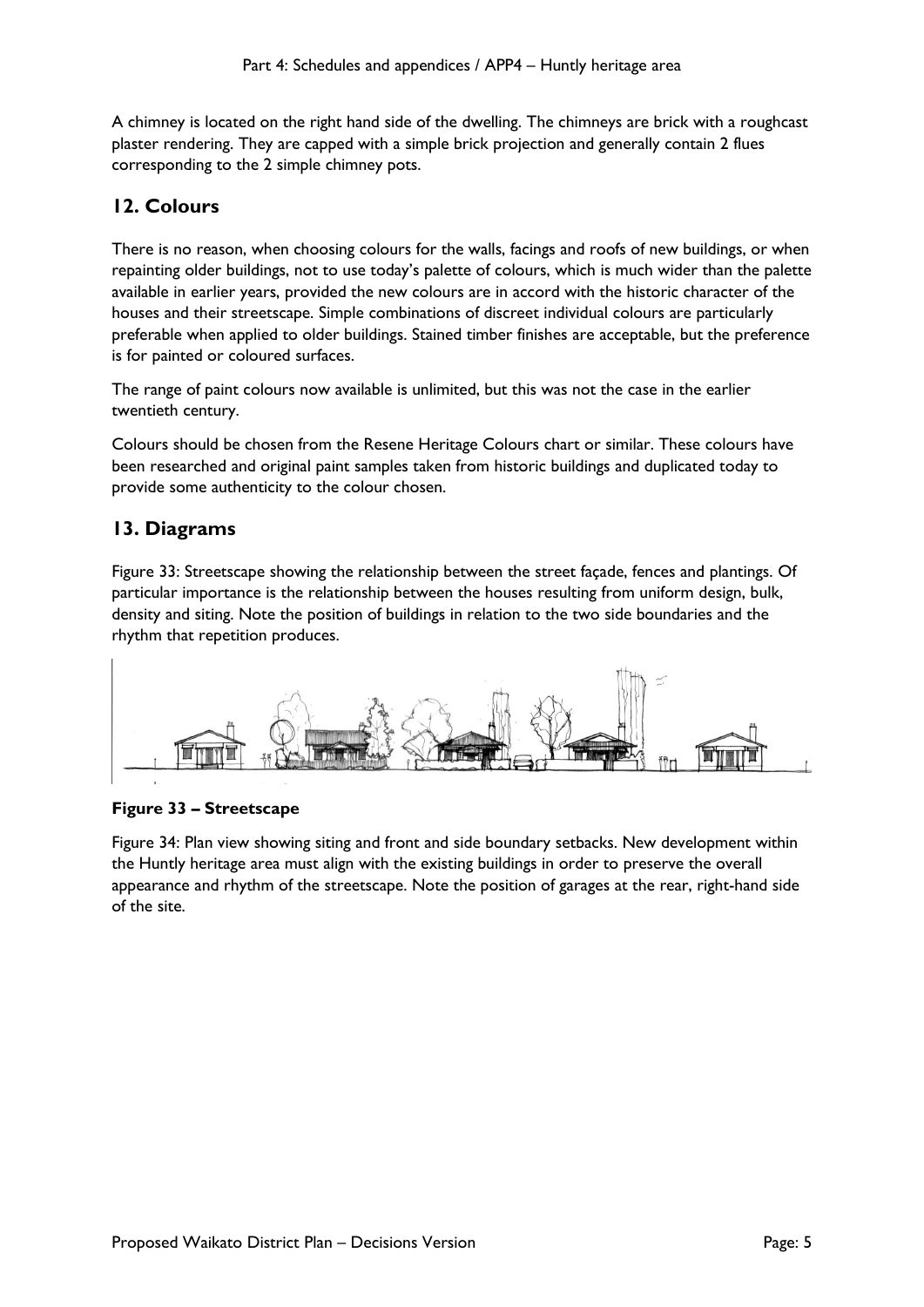

#### **Figure 34 – Plan view showing siting and front and side boundary setbacks**

Figure 35: Elevation showing the key architectural features of the historic Huntly railway cottages. Note the roof and porch forms, representing one of 16 possible variations. Other key features include the fenestration (placement of window and door openings on a façade), exposed eaves rafters, window hoods and supporting brackets, chimney and bevel-back weatherboard cladding.



#### **Figure 35 – Elevation**

Figure 36: Window and door types found in the historic Huntly railway cottages. Windows typically display a strong vertical emphasis – the height being slightly over twice the width (2.1:1). Windows in the more common cottage plan are typically double-hung sashes. The upper sash in the Huntly examples is divided into 6 equal panes, while the lower sash is divided into 3 equal panes by 2 vertical glazing bars. It is worth noting that there are numerous variations in the division of windows in railway cottages throughout the country. The most basic form is a single central vertical glazing bar to both upper and lower sashes, thereby dividing the window into the classic two over two pattern. However, there also exist many cottages with the upper sash of the street facing windows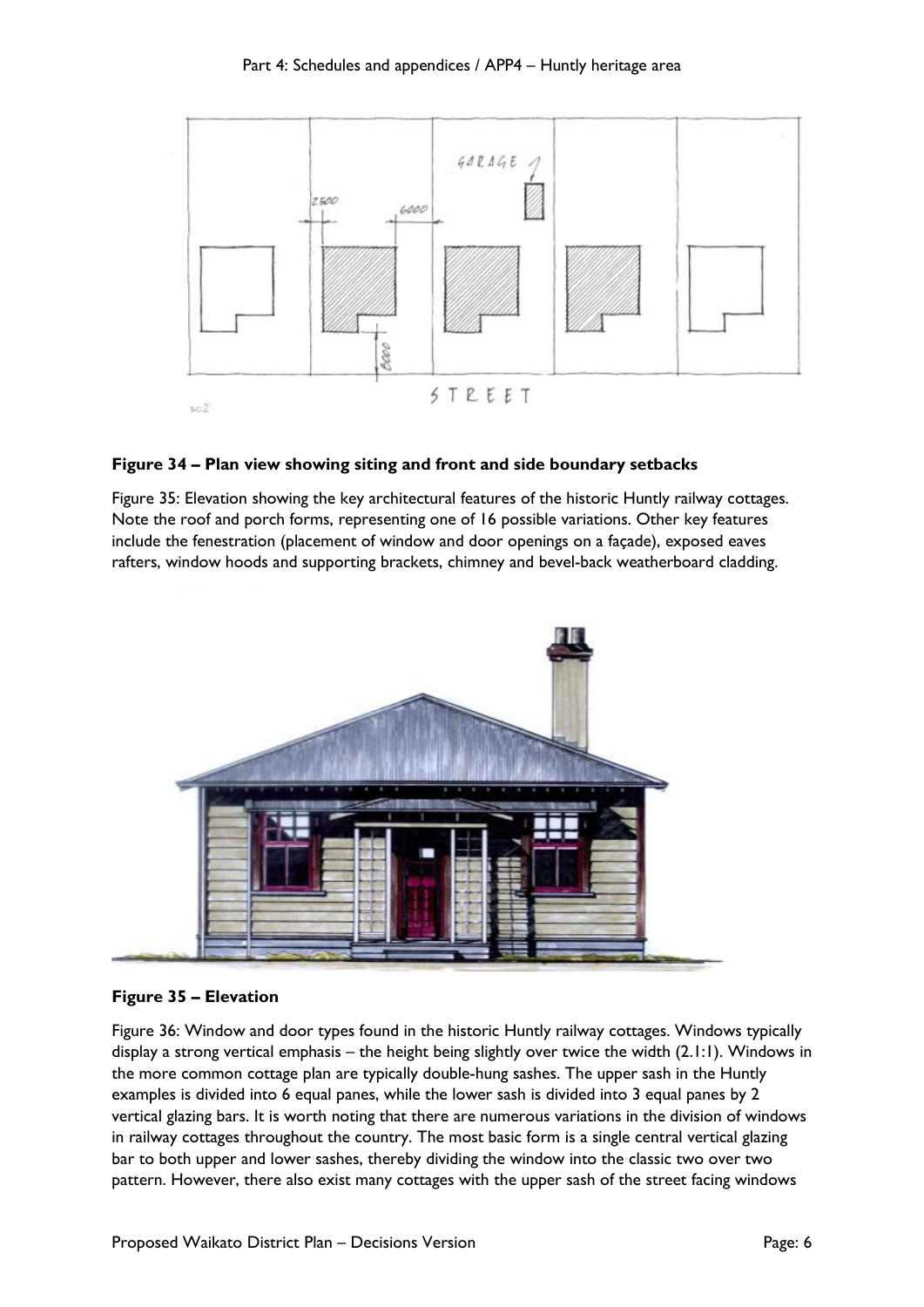divided into 9 panes. Glazing bars are delicate. Particular care should be taken to replicate the proportion and details of windows when replacing timber sashes with aluminium, or designing new structures.



#### **Figure 36 – Window and door types**

Figures 37 and 38: Porch and roof types. The 'Gothic' porch has curved brackets cut from solid boards attached to either side of each post, thereby forming a pointed arch. A rebated handrail and foot rail run between each post with regularly placed vertical boards forming balusters. This porch type is surmounted by either a simple mono-pitch roof placed directly beneath the spouting of the main roof, or a more elaborate Dutch gable, which is integral with the main roof and runs out either side to form hoods for the windows beside the porch. Figure 4a shows a gable roof with ridge parallel to entrance front, while Figure 4b shows the same gable roof rotated 180 degrees with the gable end to the entrance front.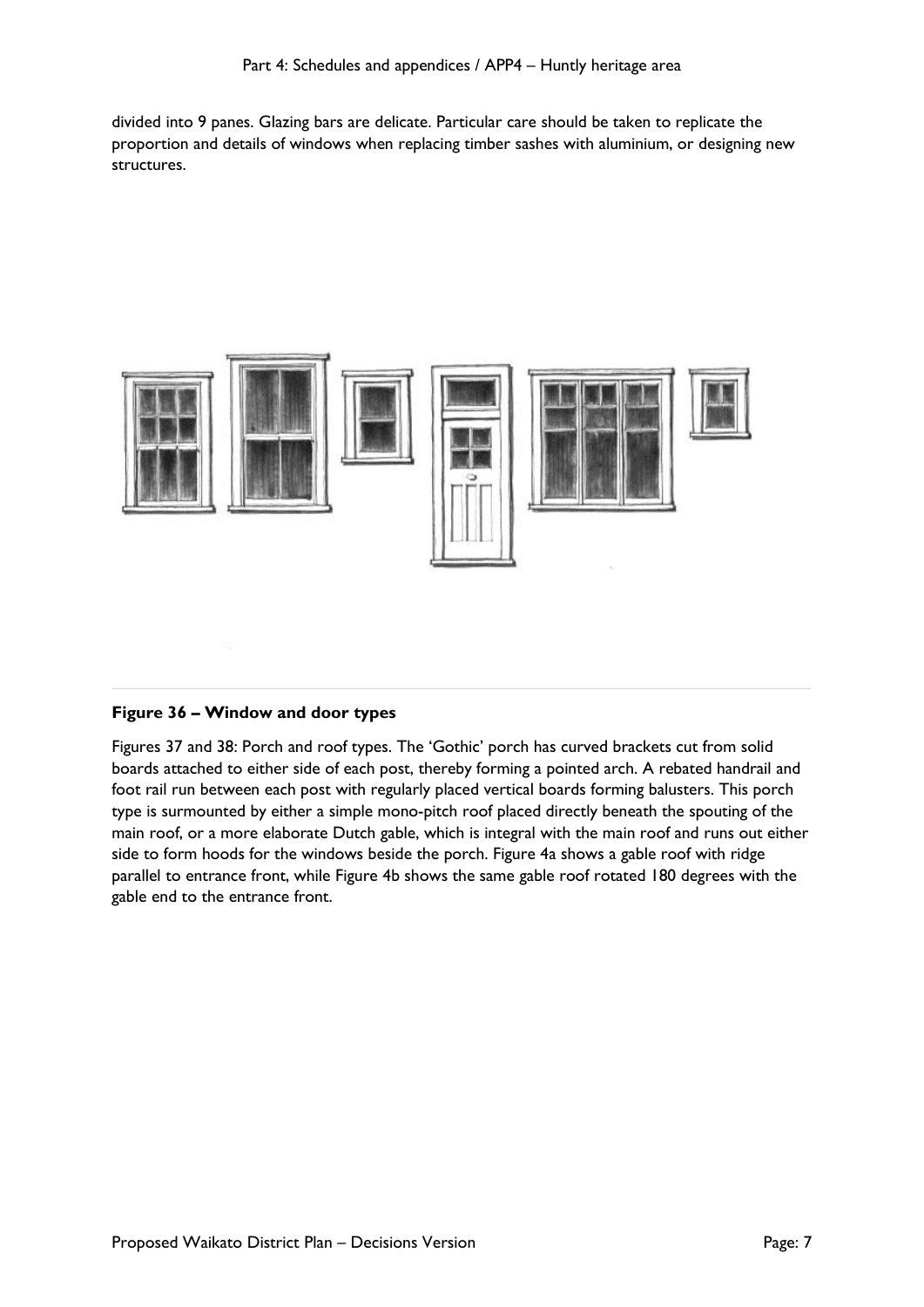

#### **Figures 37 and 38 – Porch and roof types**

Figures 39 and 40: Porch and roof types. The 'Japanese' porch [refer figure 4c] is extremely distinctive and supports a very shallow hip roof located immediately beneath the spouting of the main roof and which runs out either side to form hoods for the windows beside the porch. This roof is carried on prominent exposed rafters, the corners on the diagonal, with sharply shaped ends. There are 2 rows of bevel-backed weatherboards wrapping the porch directly below the roof and rafters, while the areas between the posts are filled with simple square trellis.

The 'Lattice' porch [refer figure 4d] has the side and front areas between the posts filled full height with a broad diagonal trellis. The trellis to the sides of the porch is further pierced by four diamondshaped openings set in the shape of a larger diamond. A simple mono-pitch roof placed directly beneath the spouting of the main roof surmounts this porch type. It has a Dutch gable roof style.



#### **Figure 39 and 40 – Porch and roof types**

Figure 41: Porch and roof types. The porch provided to the bungalow-style plan is broader and deeper than that of the cottages. The entrance is framed by a shallow arch, while the areas between the posts contain solid panels between the foot rail and the handrail, and again from the door head height to the eave. The area between the solid panels is filled with square trellis. Open balustrading extends a short way either side of the posts forming the porch entrance, effectively narrowing the